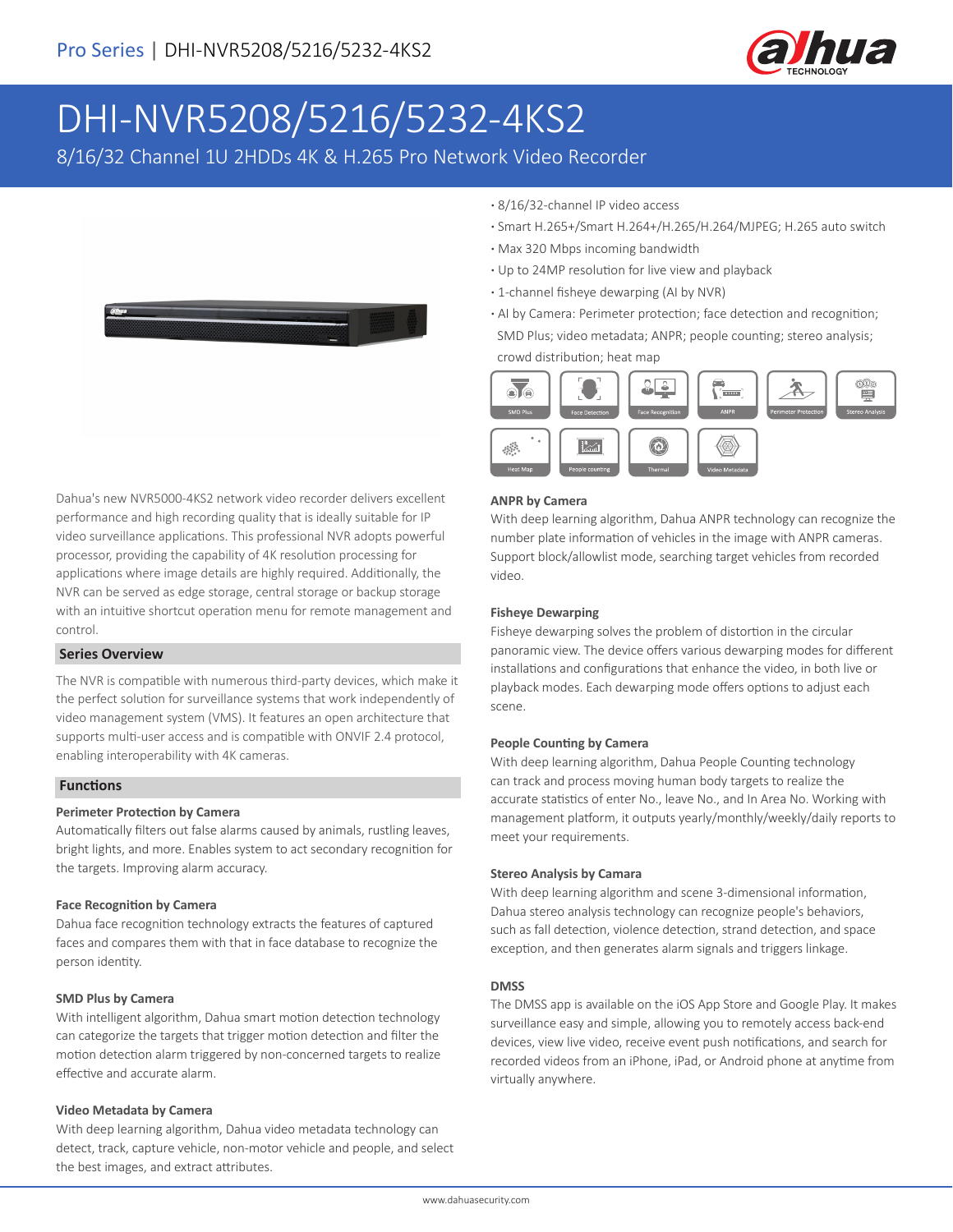## Pro Series | DHI-NVR5208/5216/5232-4KS2

#### **Technical Specification**

| Technical Specification        |                                                                                                                                                                    |  |
|--------------------------------|--------------------------------------------------------------------------------------------------------------------------------------------------------------------|--|
| System                         |                                                                                                                                                                    |  |
| <b>Main Processor</b>          | Industrial embedded micro-processor                                                                                                                                |  |
| <b>Operating System</b>        | <b>Embedded Linux</b>                                                                                                                                              |  |
| <b>Operation Interface</b>     | Web; local GUI                                                                                                                                                     |  |
| Perimeter Protection by Camera |                                                                                                                                                                    |  |
| Performance                    | 8/16/20 channels                                                                                                                                                   |  |
| AI Search                      | Search for pictures by channel, time and event type                                                                                                                |  |
| Face Recognition by Camera     |                                                                                                                                                                    |  |
| Performance                    | 8/14/14 channels                                                                                                                                                   |  |
| <b>Face Attributes</b>         | 6 attributes: Gender; age; glasses; expression;<br>mouth mask; beard                                                                                               |  |
| AI Search                      | Search for pictures by channel, time and face<br>attributes                                                                                                        |  |
| SMD Plus by Camera             |                                                                                                                                                                    |  |
| Performance                    | 8/16/32 channels                                                                                                                                                   |  |
| AI Search                      | Search by target classification (human, vehicle)                                                                                                                   |  |
| Video Metadata by Camera       |                                                                                                                                                                    |  |
| Performance                    | 8/16/16 channels                                                                                                                                                   |  |
| Human Body                     | Top; top color; bottom; bottom color; hat; bag;<br>gender; age; umbrella                                                                                           |  |
| Vehicle                        | Plate No.; type; color; vehicle type; logo; plate color;<br>ornament; calling; seatbelt; region                                                                    |  |
| Non-motor Vehicle              | Type; color; number of passengers; helmet                                                                                                                          |  |
| AI Search                      | Supports searching for target video by metadata                                                                                                                    |  |
| ANPR by Camera                 |                                                                                                                                                                    |  |
| Performance                    | 4 channels                                                                                                                                                         |  |
| Stereo Analysis by Camera      |                                                                                                                                                                    |  |
| Performance                    | 8/16/16 channels                                                                                                                                                   |  |
| AI Search                      | Search by target classification (fall detection;<br>people approach detection; people No. exception<br>detection; people staying detection; violence<br>detection) |  |
| Video                          |                                                                                                                                                                    |  |
| <b>Access Channel</b>          | 8/16/32                                                                                                                                                            |  |
| Network Bandwidth              | 320 Mbps for access, 320 Mbps for storage and 320<br>Mbps for forwarding                                                                                           |  |
| Resolution                     | 12MP, 8MP, 6MP, 5MP, 4MP, 3MP, 1080p, 1.3MP,<br>720p, D1, and more                                                                                                 |  |
| <b>Decoding Capability</b>     | 16-channel@1080P (30 fps)                                                                                                                                          |  |
| Video Output                   | HDMI1: 3840 × 2160; 1920 × 1080; 1280 × 1024;<br>$1280 \times 720$<br>VGA1: 1920 × 1080; 1280 × 1024; 1280 × 720                                                   |  |
| Multi-screen Display           | 8-channel: 1/4/8/9<br>16-channel: 1/4/8/9/16<br>32-channel: 1/4/8/9/16/25/36                                                                                       |  |

Third Party Camera Access Panasonic, Sony, Samsung, Axis, Pelco, Arecont, ONVIF, Canon and more

| Compression                |                                                                                                                                                                                                          |
|----------------------------|----------------------------------------------------------------------------------------------------------------------------------------------------------------------------------------------------------|
| Video                      | Smart H.265+; Smart H.264+; H.265; H.264; MJPEG                                                                                                                                                          |
| Audio                      | PCM; G.711A; G.711U; G.726                                                                                                                                                                               |
| Network                    |                                                                                                                                                                                                          |
| Network Protocol           | HTTP; HTTPS; TCP/IP; IPv4/IPv6; UPnP; SNMP; RTSP;<br>UDP; SMTP; NTP; DHCP; DNS; IP Filter; PPPoE; DDNS;<br>FTP; Alarm Server; IP Search (Supports Dahua IP<br>camera, DVR, NVS, and more.) ; P2P         |
| <b>Mobile Phone Access</b> | Android; iOS                                                                                                                                                                                             |
| Interoperability           | ONVIF (profile T/S/G); CGI; SDK                                                                                                                                                                          |
| Browser                    | Chrome; IE9 or later; Firefox                                                                                                                                                                            |
| Record Playback            |                                                                                                                                                                                                          |
| Multi-channel Playback     | 8-channel: 1/4/9<br>16/32-channel: 1/4/9/16                                                                                                                                                              |
| Record Mode                | Manual; schedule (general; MD; alarm; MD & alarm;<br>intelligent; POS)                                                                                                                                   |
| Storage Method             | Local HDD and network                                                                                                                                                                                    |
| Backup                     | USB device                                                                                                                                                                                               |
| <b>Playback Function</b>   | 1. Play; pause; stop; fast forward; fast backward;<br>rewind; play by frame<br>2. Full screen; backup (cut/file) ; partially enlarge;<br>audio on/off                                                    |
| Storage                    |                                                                                                                                                                                                          |
| Disk Group                 | Yes                                                                                                                                                                                                      |
| Alarm                      |                                                                                                                                                                                                          |
| General Alarm              | Motion detection; privacy masking; video loss; local<br>alarm; PIR alarm; IPC alarm                                                                                                                      |
| <b>Anomaly Alarm</b>       | Camera offline; storage error; full storage; IP<br>conflict; MAC conflict; login lock; network security<br>anomaly                                                                                       |
| Intelligent Alarm          | Perimeter protection; face detection; face<br>recognition; SMD; video metadata (human;<br>motor-vehicle; non-motor vehicle) ; ANPR; people<br>counting; stereo analysis; crowd distribution;<br>heat map |
| Alarm Linkage              | Record; snapshot; IPC external alarm output;<br>buzzer; log; preset; email                                                                                                                               |
| <b>External Port</b>       |                                                                                                                                                                                                          |
| Audio Input                | 1 channel, RCA connector                                                                                                                                                                                 |
| Audio Output               | 1 channel, RCA connector, which supports voice<br>intercom output                                                                                                                                        |
| HDD                        | 2 SATA III ports, up to 10 TB for a single HDD. The<br>maximum HDD capacity varies with environment<br>temperature                                                                                       |
| Alarm Input                | 4 channels                                                                                                                                                                                               |
| Alarm Output               | 2 channels                                                                                                                                                                                               |
| RS-232                     | 1 channel, used to debug and pass through serial<br>data                                                                                                                                                 |
| RS-485                     | 1 channel, used to control PTZ, and it supports<br>multiple protocols                                                                                                                                    |
| USB                        | 1 front USB 2.0 port, 1 rear USB 3.0 port                                                                                                                                                                |
| HDMI                       | $\mathbf 1$                                                                                                                                                                                              |
| <b>VGA</b>                 | $\mathbf{1}$                                                                                                                                                                                             |